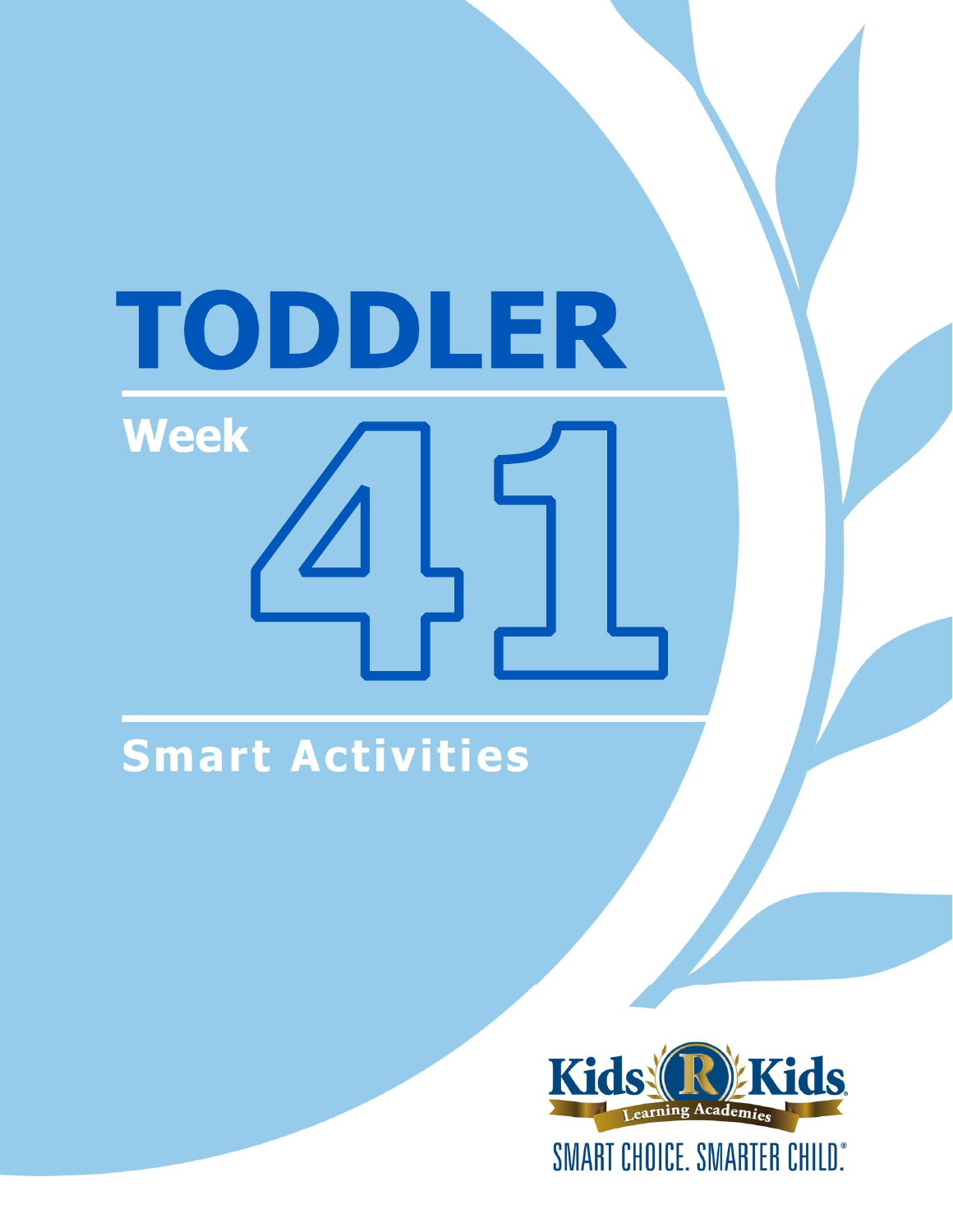# Day 1 **Week 41**

#### **Winter Weather Song**

**Materials:** internet access, website: https://youtu.be/j57olsjKZ2M **Preparation:** Preview video.

#### **Instructions:**

- 1. Watch the video with your child.
- 2. Encourage your child to follow along and move to the music.



#### **Winter**

**by Ailie Busby Materials:** internet access, website:

https://youtu.be/U5F4YA3g60Y<br>**Preparation:** Preview video.<br>**Instructions:**<br>1. Lister to the read aloud star with w **Preparation:** Preview video.

#### **Instructions:**

- 1. Listen to the read aloud story with your child.
- 2. Ask questions, ex: "What clothing do you need for winter?" "What food keeps you warm?" "What games can you play inside in the winter?"



#### **Snow Contact Paper**

**Materials:** cotton balls, cotton swabs, contact paper, round cotton rounds (removes make-up), tape

**Preparation:** Cut some of the cotton swabs in half. Set out items on a tray. Tape contact paper on a window with the sticky side towards you.

#### **Instructions:**

- 1. Show your child the supplies and talk about winter and what we see, ex: snow, snowflakes, and snowmen.
- 2. Now, let your child create his/her own snowman, snowflakes, etc.
- 3. When finished, add another piece of contact paper to the outside, making window art.
- 4. Enjoy throughout the winter.



#### **Sign Language "Cold"**

#### **Instructions:**

.

- 1. Say, "Let us learn to say 'cold' using our hands."
- 2. Demonstrate and then have your child make the sign. Assist when needed.

Hold both "S" hands at chest level, shaking them as if shivering.



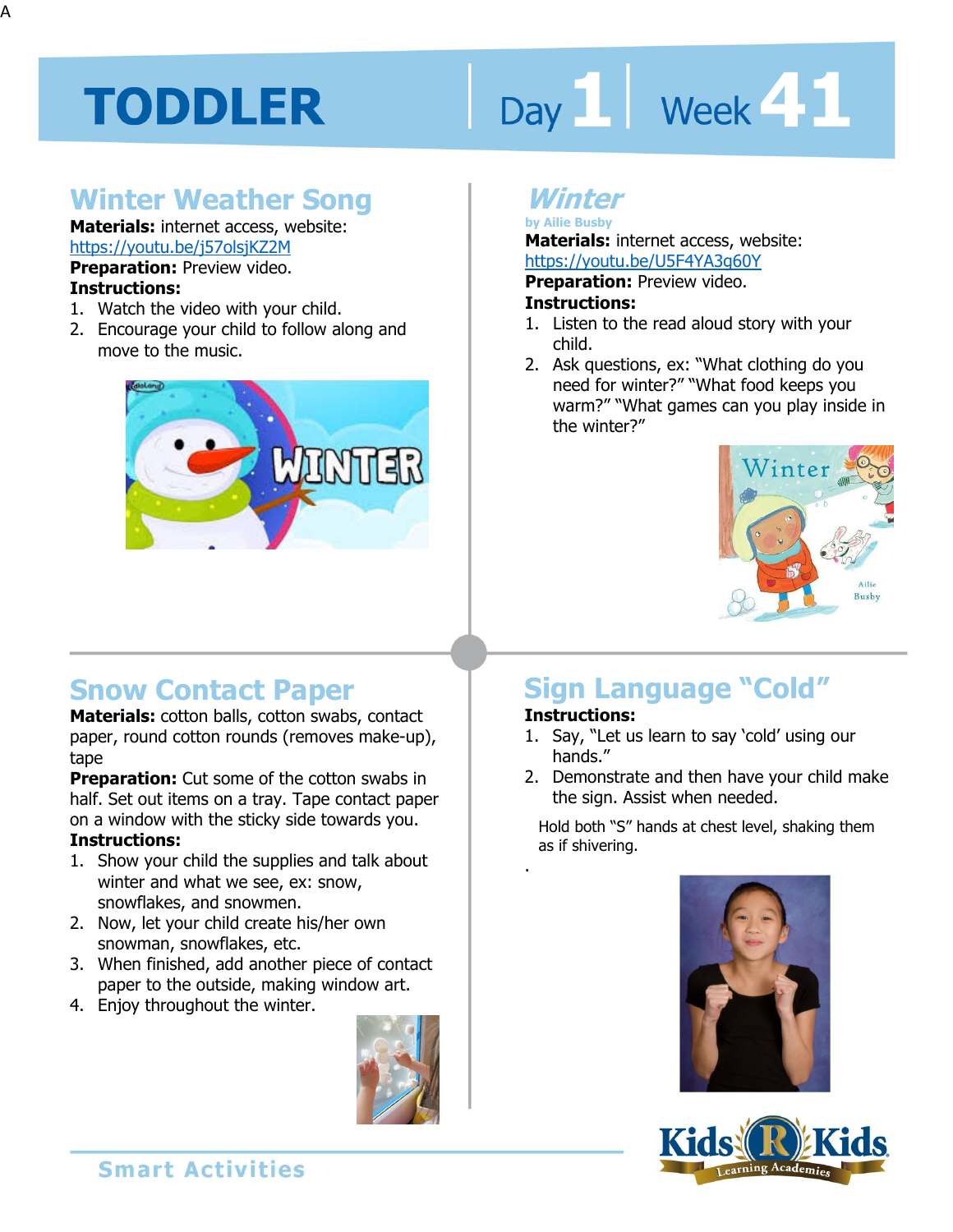# Day 2 **Week 41**

#### **Snowman Build & Count**

**Materials:** empty coffee creamer bottle, cotton balls, sharpies, tongs

**Preparation:** Gather supplies. Draw a snowman face and buttons on the bottle.

#### **Instructions:**

- 1. Show your child the empty bottle and cotton balls.
- 2. Say, "I want you to fill up the bottle with these cotton balls, using the tongs to pick them up. As you place a cotton ball in the bottle, count them. Assist when needed.



#### **Frozen Yoga**

**Materials:** internet access, website: https://youtu.be/xlg052EKMtk

**Preparation:** Preview video. Find an open, safe area.

#### **Instructions:**

- 1. Have your child follow the directions in the video doing yoga. (This is a long video, so you might have to finish this session at another time.)
- 2. To enhance the activity, join in with your child.



#### **All You Need for a Snowman**

#### **by Alice Schertle**

**Materials:** internet access, website:

https://youtu.be/o-v0Lp-IBqw

**Preparation:** Preview video.

#### **Instructions:**

- 1. Encourage your child to join you.
- 2. Listen to the story together.
- 3. Ask questions, i.e. "What must you have first to build a snowman?" "What other items do you need?"



#### **Sign Language "Cold"**

#### **Instructions:**

.

- 1. Say, "Let us learn to say 'cold' using our hands."
- 2. Demonstrate and then have your child make the sign. Assist when needed.

Hold both "S" hands at chest level, shaking them as if shivering.



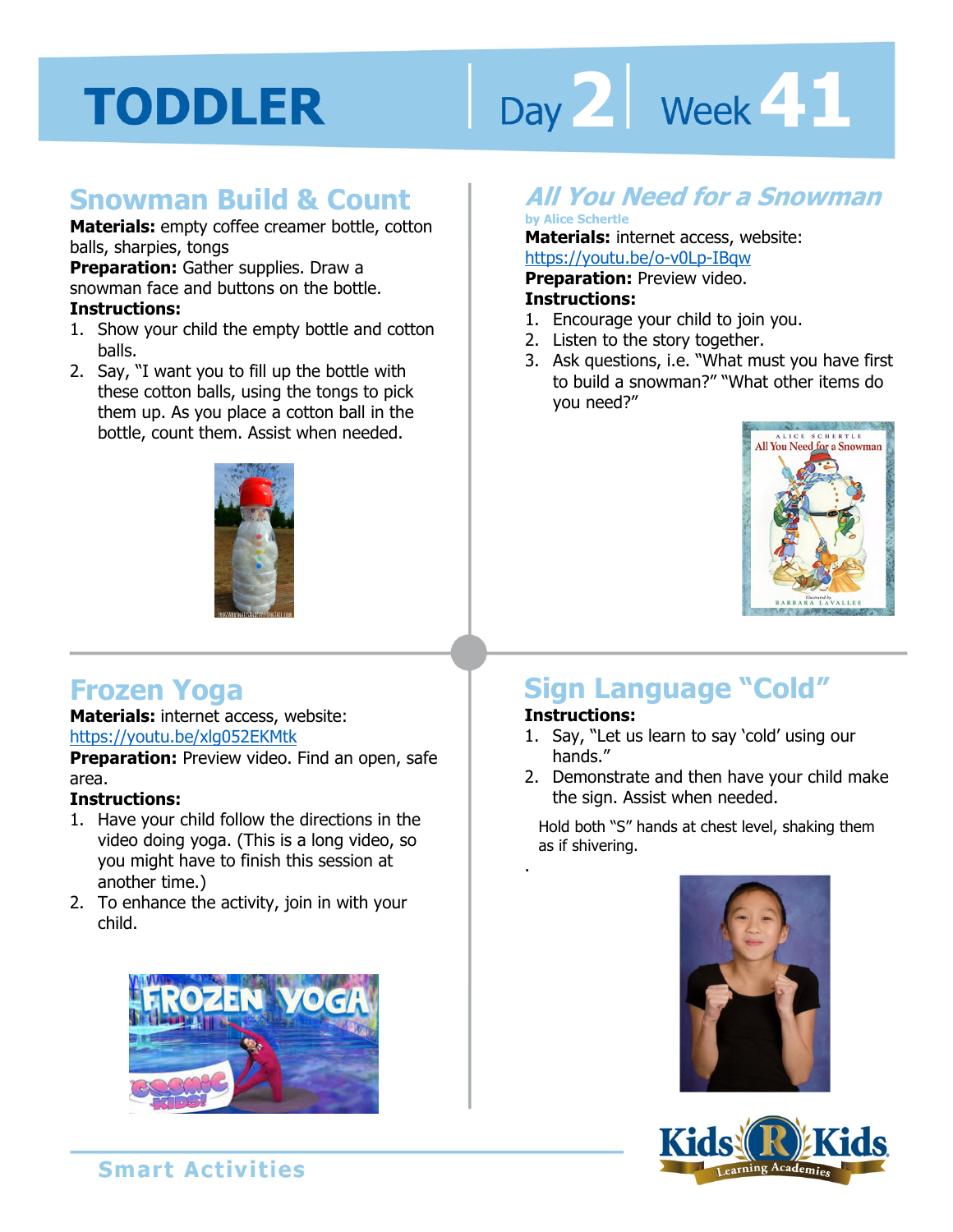# Day 3 **Week 41**

#### **The Dance Freeze Song**

**Materials:** internet access, website: https://youtu.be/A1vdKfXlB\_g

**Preparation:** Locate a safe area to dance. Preview video.

#### **Instructions:**

- 1. Tell your child to listen and follow the instructions on the video.
- 2. To enhance the activity, join your child in this fun freeze dance!



#### **Dress for Winter**

**Materials:** clothing (summer and winter items) **Preparation: Gather materials. Instructions:** 

- 1. Talk about how it is cold outside. Sign the word "cold." Then show your child the different clothing items.
- 2. Encourage your child to look at the clothing and choose which one is for winter and which one is for summer. Then have him/her put on the winter items.



#### **Froggy Gets Dressed**

#### **by Jonathan London**

**Materials:** internet access, website: https://youtu.be/UveFBZ6Nn-c

**1**<br> **1**<br> **11**<br> **12**<br> **12**<br> **12**<br> **12**<br> **12**<br> **12**<br> **12**<br> **12**<br> **12**<br> **12**<br> **12**<br> **12**<br> **12**<br> **12**<br> **12**<br> **12**<br> **12**<br> **12**<br> **12**<br> **12**<br> **12**<br> **12**<br> **12**<br> **12**<br> **12**<br> **12**<br> **12**<br> **12**<br> **12**<br> **12**<br> **12**<br> **12**<br> **12**<br> **12**<br> **1 Preparation:** Preview video. **Instructions:** 

- 1. Listen to the read aloud story together.
- 2. Ask questions, ex: "What did Froggy see out his window?" "What did Froggy put on to go out in the snow?" "What items did Froggy forget to put on?"



#### **Sign Language "Cold"**

#### **Instructions:**

.

- 1. Say, "Let us learn to say 'cold' using our hands."
- 2. Demonstrate and then have your child make the sign. Assist when needed.

Hold both "S" hands at chest level, shaking them as if shivering.



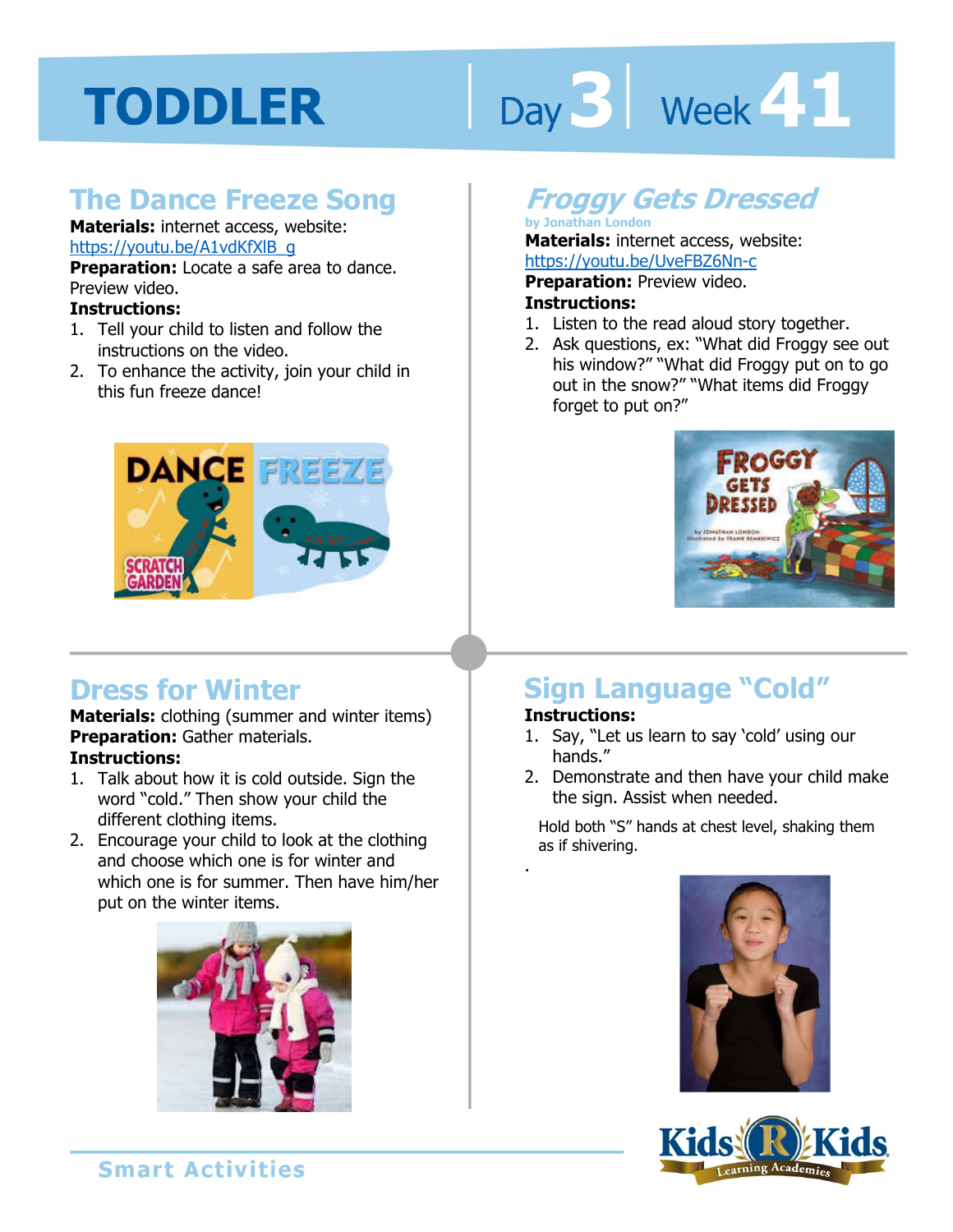# Day 4 | Week 41

#### **What Color is Winter**

**Materials:** crayons, paper **Preparation:** Gather materials. **Instructions:** 

- 1. Give your child the paper and discuss what he/she thinks winter looks like.
- 2. Encourage your child to draw a picture of a winter wonderland.



#### **Winter in a bag**

**Materials:** hair gel, glitter, plastic bag, marshmallows (mini and big)

**Preparation:** Put half a bottle of hair gel in a bag with all the ingredients and seal tightly. Place in the refrigerator to get cold.

#### **Instructions:**

- 1. Show your child the bag and have him/her feel it.
- 2. Ask your child to describe what he/she feels.
- 3. Then allow him/her to play by moving the items around and create.



#### **Winter Is Here by Kevin Henkes**

**1s:** Internet access, website:<br><u>outu.be/anByRvtTrDE</u><br>**tion:** Preview video.<br>**tions: Materials:** internet access, website: https://youtu.be/anByRvtTrDE

**Preparation:** Preview video.

#### **Instructions:**

- 1. Listen to the read aloud story with your child.
- 2. Ask questions, ex: "What are some signs of winter?" "What clothing do you need to wear for winter?" "What color is winter in the day and then at night?"



#### **Sign Language "Cold"**

#### **Instructions:**

.

- 1. Say, "Let us learn to say 'cold' using our hands."
- 2. Demonstrate and then have your child make the sign. Assist when needed.

Hold both "S" hands at chest level, shaking them as if shivering.